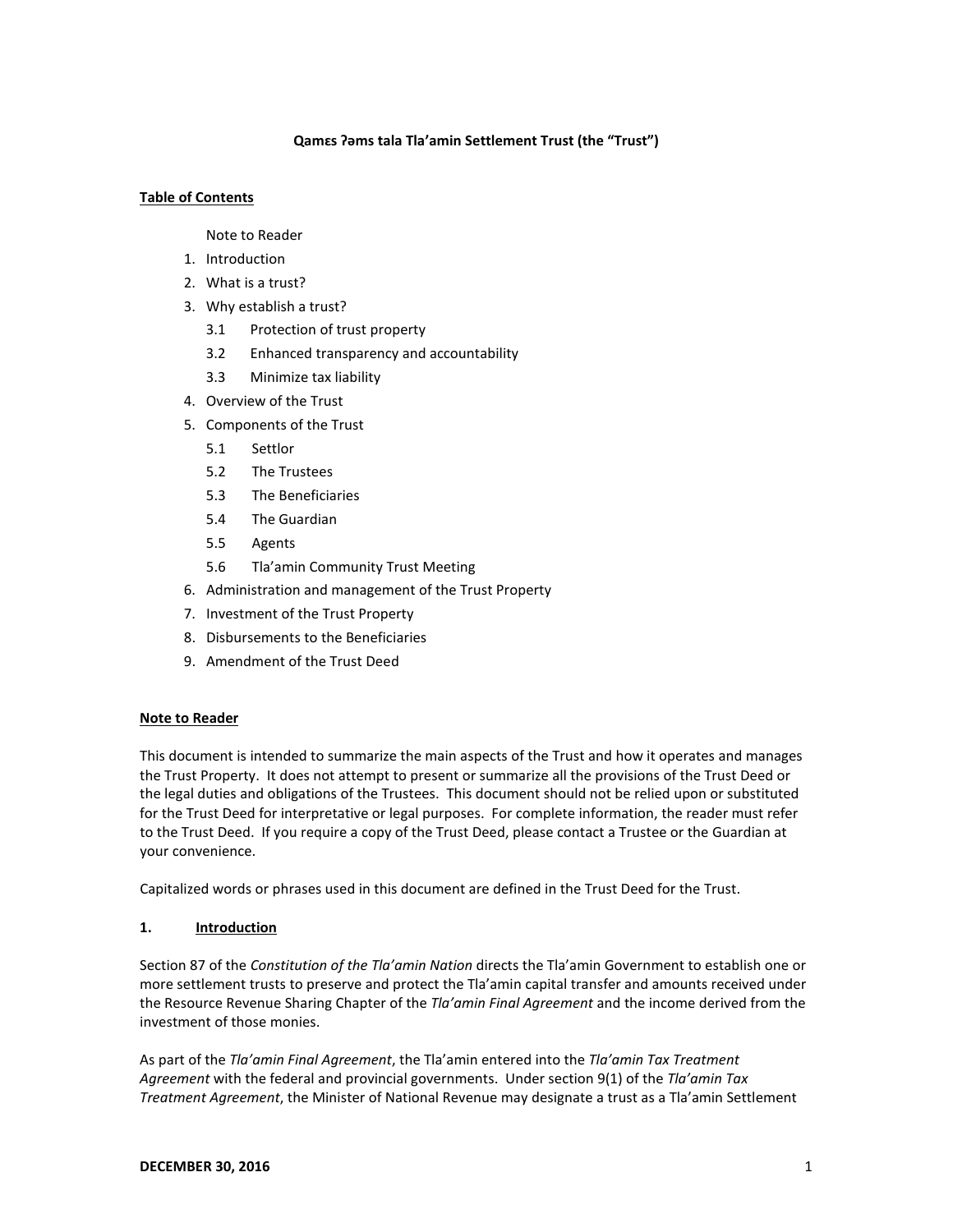Trust. This designation of a trust as Tla'amin Settlement Trust will provide significant tax benefits to the monies and the income derived from those monies contributed or transferred to that trust.

The Finance & Programs Community Working Group (the "Working Group") worked with our finance negotiators, accountants, and lawyers throughout 2014-15 to develop the Trust Deed for the Trust. The Trust Deed establishes the Trust, identifies the duties and liabilities of the Trustees, and provides how the Trust will operate.

The Working Group ensured that the Trust meets the needs of the Tla'amin Government and Tla'amin Citizens and can be designated as a Tla'amin Settlement Trust within the meaning of the *Tla'amin Tax Treatment Agreement*. The Working Group named the Trust as "Qamɛs ʔəms tala" which means "our money is put away safely."

In the end, the establishment of the Trust will meet the Tla'amin Government's obligation under section 87 of the *Constitution of the Tla'amin Nation* and, since it will be designated as a Tla'amin Settlement Trust, it will take advantage of the tax benefits provided under the *Tla'amin Tax Treatment Agreement.*

# **2. What is a trust?**

A trust is not a legal entity like a corporation. It is a fiduciary legal relationship where one party transfers property to another party to be managed for the benefit of a third party.

Under the Trust, the Tla'amin Nation contributed or transferred certain monies payable under the *Tla'amin Final Agreement* to the Trustees to be managed in accordance with the terms of the Trust Deed for the benefit of the Beneficiaries.

This means that the Trust Property – that is, the monies contributed to the Trust - are not managed by Tla'amin Government, but by the Trustees who have a legal responsibility to ensure that the management of the Trust Property is consistent with the terms of the document that created the Trust. This document is known as the Trust Deed.

# **3. Why establish a trust?**

Aboriginal groups establish trusts for a variety of reasons. In general, these trusts are intended to be a form of a treasury for the Aboriginal communities to manage their wealth for present and future generations. They are structured to ensure that their income is not taxable and, more importantly, they have been created to safeguard the investment and use of the monies contributed or transferred to the trust – known as the "trust property" – so that there is a legacy for future generations.

As discussed below, the benefits of a trust include protection of the trust property, increased transparency and accountability of the management of the trust property and reduced tax liability.

- **3.1 Protection of trust property**. The monies transferred to a trust is protected from any debts or liabilities of the First Nation and any corporation or society representing or controlled by the First Nation or its members. For example, if a First Nation or a First Nation corporation or society was found by a court to owe money to a third-party, that third-party would not be able to claim any portion of the monies that were transferred to the trust to satisfy the debt owed to that third-party.
- **3.2 Enhanced transparency and accountability**. A trust establishes checks and balances to provide transparency and accountability with respect to the management of the trust property.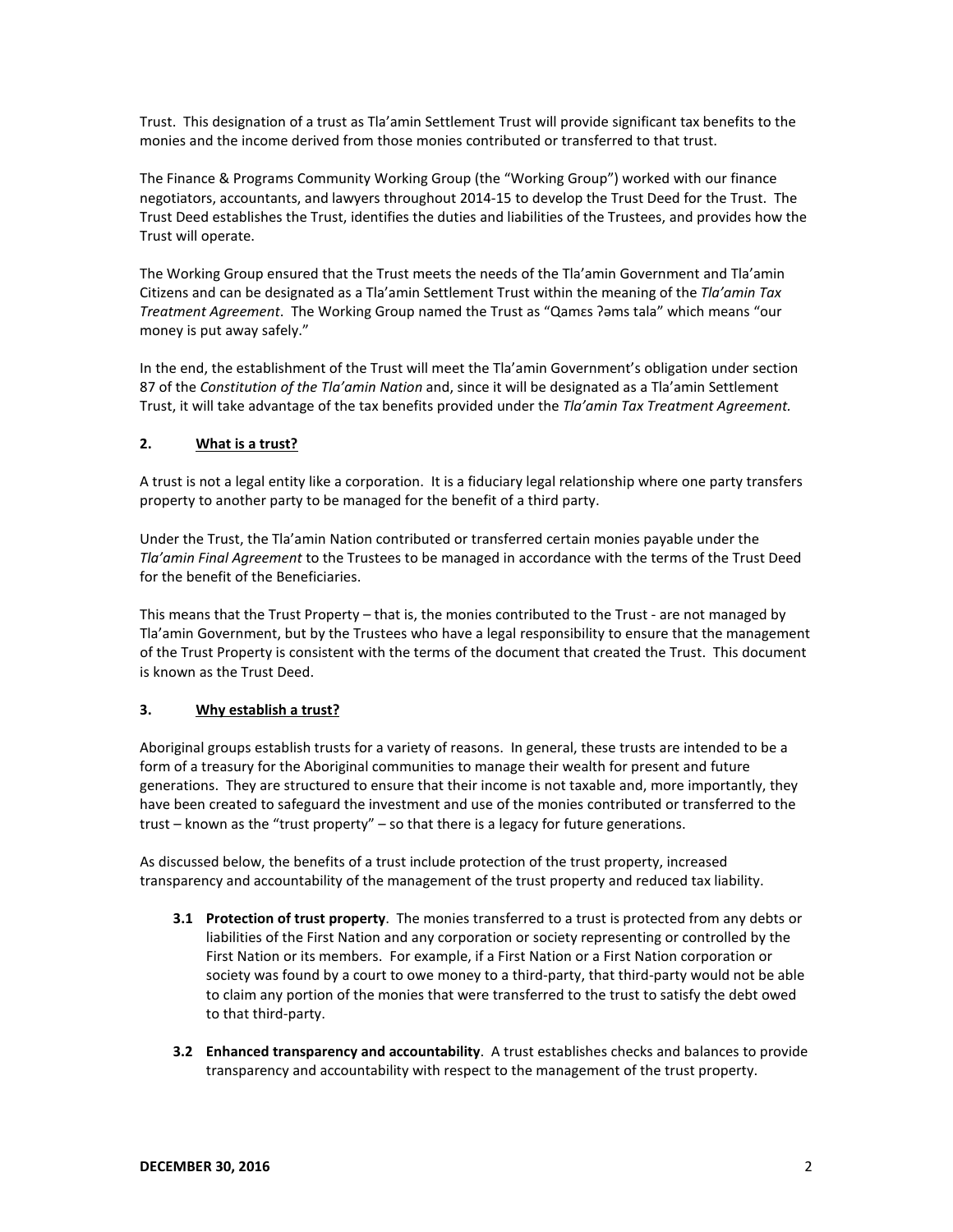Trustees are legally responsible for the management of the trust property in accordance with the trust deed. They have a legal duty to act in the best interests of the beneficiaries of the Trust with respect to the management and administration of the trust property. This means that the First Nation has no role in the management and administration of the trust property.

The trustees would determine when, why and how much money should be disbursed or expended from the Trust for any given purpose. It is the trustees who determine how the Trust Property is invested in accordance with the trust deed. The trustees must ensure that the trust property is managed and administered with a high degree of expertise, attention and oversight, without any political interference.

The Trustees must report regularly on the management of the Trust Property and the performance of the investments. They must attend the Tla'amin Community Trust Meetings to report annually to the Beneficiaries, provide information and updates, answer questions, and address comments and concerns.

**3.3 Minimize tax liability**. There are significant tax benefits for the Trust Property. If managed correctly, a trust can earn tax-free income, including property income and business income that can then be distributed to the beneficiaries.

In addition to taxation benefits for the income of the Trust Property, there would be no "own source revenue" offsets unless a portion of the income from the Trust Property is disbursed from the Trust directly to the Tla'amin Government.

# **4. Overview of the Trust**

It is intended that only monies payable to the Tla'amin Nation under "Chapter 18 - Capital Transfer and Negotiation Loan Repayment" and "Chapter 19 - Resource Revenue Sharing" of the *Tla'amin Final Agreement* would be contributed to the Trust. It is estimated that the total amount of these monies has a present value of more than \$50 million. These monies and the income generated from the investment of these monies will form the Trust Property. If other monies are transferred to the Trust, the Trust may no longer qualify as a Tla'amin Settlement Trust within the meaning of the *Tla'amin Tax Treatment Agreement*.

The Trustees make decisions in accordance with the Trust Deed about the management of the Trust Property. In particular, the Trustees decide where and with whom investments are made in accordance with the Investment Policies approved pursuant to the Trust Deed and when and where disbursements or payments are made from the Trust Property to the Beneficiaries.

The Guardian operates independently from the Trustees and ensures that the Trustees are fulfilling their responsibilities and duties. The Guardian has specific responsibilities set out in the Trust Deed and has a legal duty to act in the best interests of the Beneficiaries.

The Guardian, who is appointed by Tla'amin Citizens at a Tla'amin Trust Community Meeting, appoints the Trustees. The Chief and Council appointed the Initial Guardian and the Initial Trustees as part of its approval of the Trust Deed.

# **5. Components of the Trust**

Three components are needed for the creation of a trust: trustees, beneficiaries and objectives of the trust established by the settlor. The settlor creates the trust terms which are set out in a trust deed and contributes property to the trustees; the trustee assumes ownership of the assets and manages them in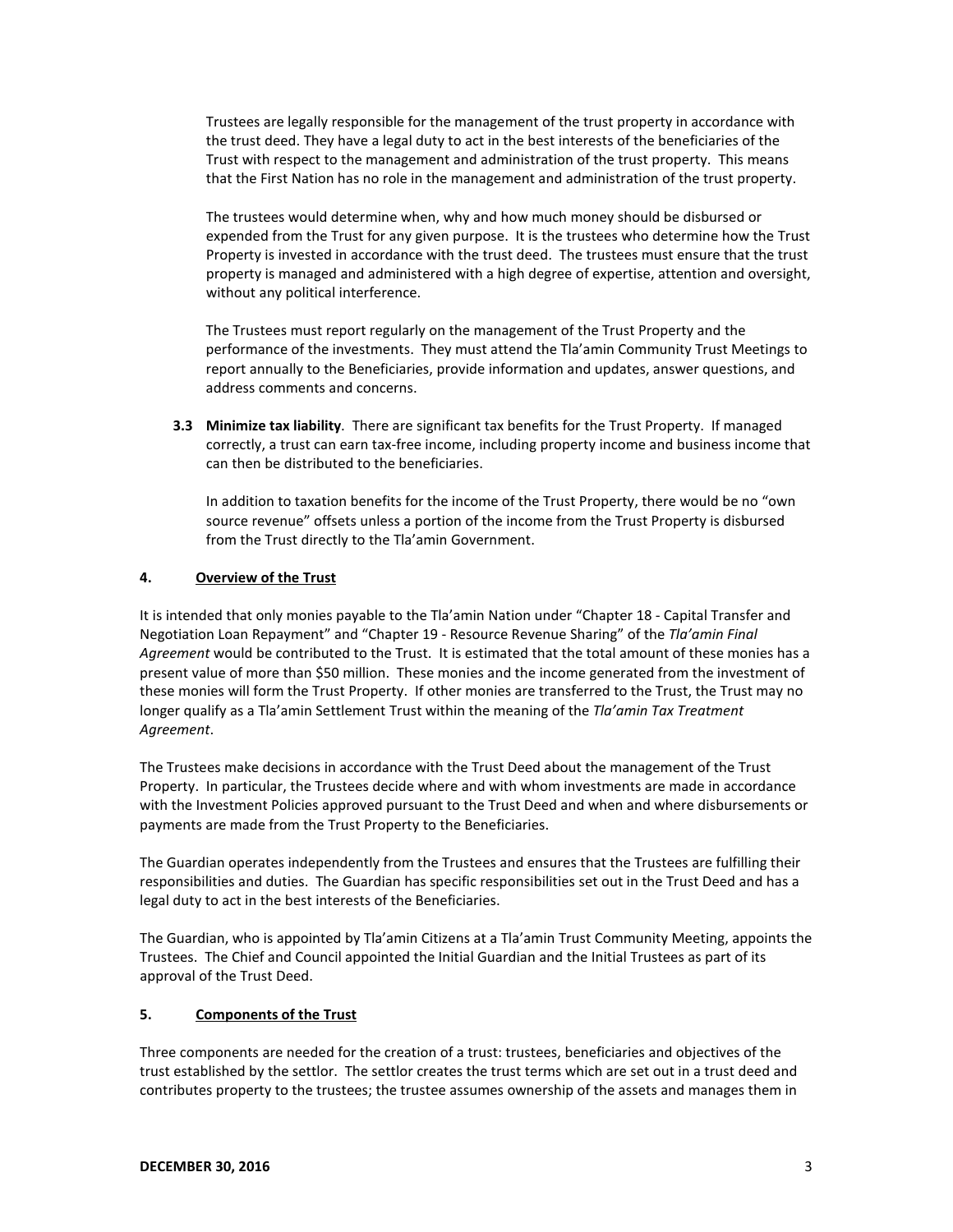accordance with the trust deed; and the beneficiaries enjoy the benefits of the trust property as permitted by the objectives of the trust deed.

### **5.1 The Settlor**

**Who is the settlor?** The Tla'amin Nation, as represented by the Tla'amin Government within the meaning of the *Tla'amin Final Agreement*, is the Settlor of the Trust. As the Settlor, the Tla'amin Nation established the Trust and agreed to contribute the capital transfer and resource revenue sharing monies provided under the *Tla'amin Final Agreement* to the Trust, as directed by section 87 of the *Constitution of the Tla'amin Nation*. These monies contributed to the Trust by the Tla'amin Nation and any income generated by those monies will constitute the Trust Property.

The Tla'amin Nation intended the Trust to be designated as a Tla'amin Settlement Trust in accordance with the *Tla'amin Tax Treaty Agreement*, for the beneficiaries, subject to the terms of the Trust Deed.

### **5.2 The Trustees**

**Who are the trustees?** There must be at least three Trustees and a majority of the Trustees must be Tla'amin Citizens.

**Who appoints the Trustees and how many Trustees are appointed?** The Guardian appoints the trustees for four-year terms, and they may be re-appointed for additional terms. The initial trustees are appointed by the Tla'amin Nation for staggered terms to ensure that the Trustees' terms do not end on the same date. It is important that there are always some experienced Trustees in office.

The Guardian may appoint a Tla'amin Citizen who is between the ages of 19 to 25 years as Youth Trustee for a term of one year. The Youth Trustee may be re-appointed by the Guardian for successive terms.

**What are the qualification requirements for the trustees?** A person must complete an accredited community trustee training program or similar training required by the Guardian or agree to complete such training within a reasonable period, in order to be qualified to be appointed as a Trustee or a Youth Trustee.

A person cannot be a Trustee if he or she:

- is under the age of 19 years.
- is a child, stepchild, parent, grandparent, grandchild, sibling or spouse of the Guardian.
- has been declared to be a bankrupt by a court.
- has been declared by a court to be mentally incompetent of managing his or her affairs.
- has been convicted of an indictable offence in the previous five years or an offence involving property held as a fiduciary or trustee.
- is an elected member of the Tla'amin Government, such as a member of the Tla'amin Government Executive; and
- is a director or officer of a corporation where the Tla'amin Nation has a majority ownership interest.

**Can a Trustee be removed or disqualified?** A person will no longer serve as a Trustee if he or she:

provides written notice of his or her resignation to the other Trustees and the Guardian.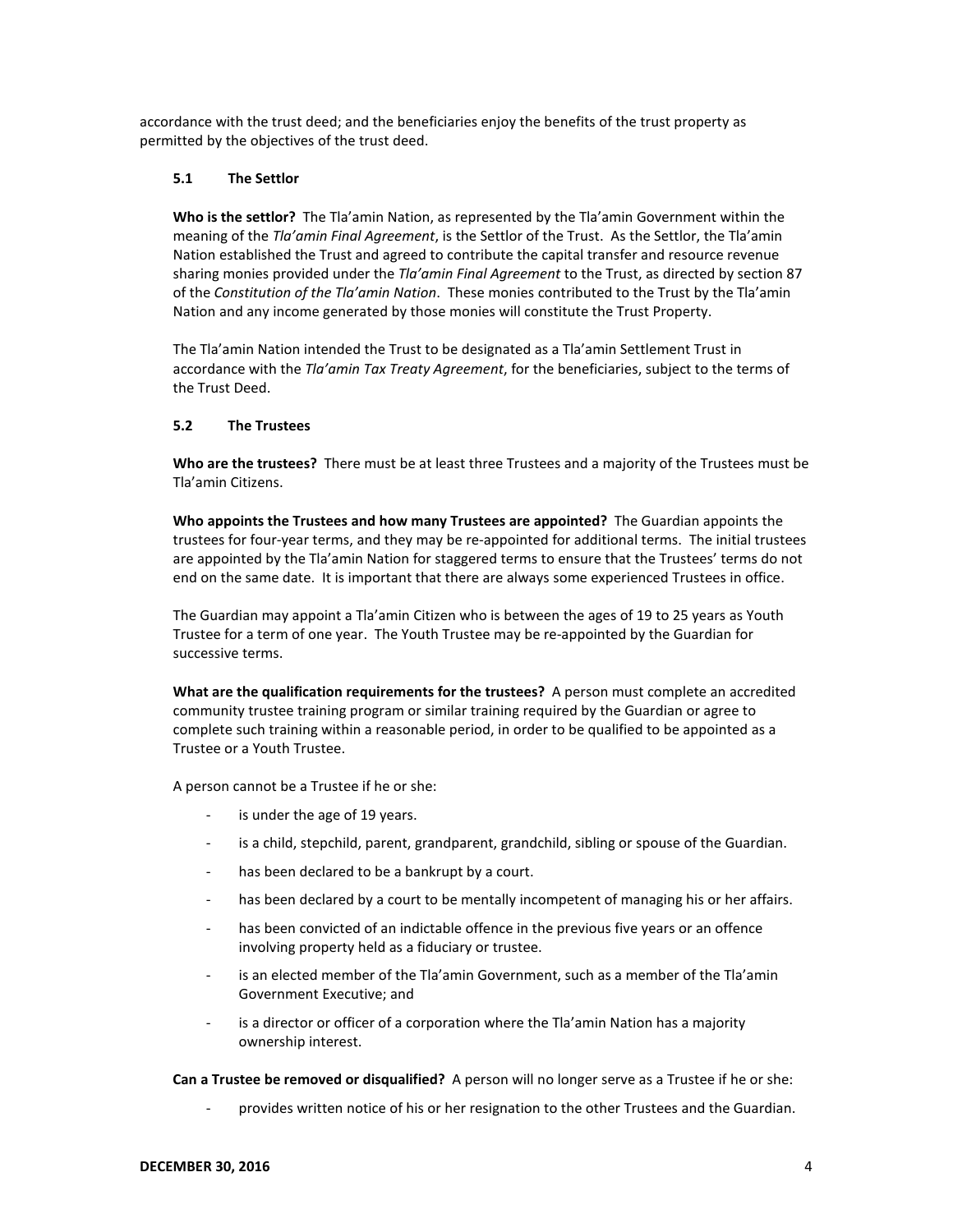- is convicted of an indictable offence.
- is bankrupt or is convicted of any offence involving property held by the Trustee as a trustee or fiduciary.
- is declared by a court to be mentally incompetent.
- ceases to be a Tla'amin Citizen and a majority of the Trustees are no longer Tla'amin Citizens.
- dies.
- is elected as a member of the Tla'amin Government; and
- is a director or officer of a corporation where the Tla'amin Nation has a majority ownership interest.
- misses three consecutive meetings of the Trustees without reasonable cause: or
- is removed by the Guardian for failing to comply with the Trust Deed.

**How do the Trustees carry out their work?** The Trustees will meet at least once every calendar quarter. Notice of at least fourteen days must be provided to the Trustees with respect to the place, day and hour of each meeting of the Trustees. All the Trustees may agree in writing to waive the notice requirement for a meeting. If the Trustees fail to hold quarterly meetings, the Guardian may provide notice to the Trustees for their next meeting.

Three Trustees are required for the quorum of their meetings. The Trustees will appoint a Chair for that meeting by a majority vote.

The Trustees must use their best efforts to obtain a consensus with respect to the approval of resolutions. If consensus cannot be obtained, a majority of the Trustees in attendance at a Trustee meeting may approve a resolution. The Youth Trustee is entitled to vote on all matters.

A Trustee may participate in a meeting by way of electronic communication if all the Trustees participating in the meeting can communicate with each other. Such a Trustee would be deemed to be present at the meeting and counted in the quorum and entitled to speak and vote at the meeting.

The Trustees may make and amend rules to govern their procedures. Such procedures must be consistent with the Trust Deed and any laws that govern trusts.

**Can the Trustees delegate their powers?** The Trustees may delegate, in writing, their powers, authorities and discretions under the Trust Deed relating to the management, administration and operation of the Trust. But the Trustees cannot delegate any powers, authorities or discretions relating to the disbursement of Trust Property to the Beneficiaries.

**What are the duties and powers of the Trustees?** As discussed below, the Trust Deed sets out specific duties and powers for the Trustees. The Trustees' duties are different than their powers. While the Trustees are directed to carry out the duties, their powers authorize them to take certain actions or make certain decisions. But unlike duties, powers do not create legal requirements for the Trustees to take such actions or make such decisions. This means that the Trustees have discretion as to whether or not to exercise their powers.

The Trustees must always hold and manage the Trust Property for the benefit of the Beneficiaries. They must exercise their duties and carry out their functions honestly, in good faith and in the best interests of the Trust and the Beneficiaries. In particular, they must exercise a degree of care, diligence and skill that a "reasonably prudent trustee" would exercise in comparable circumstances.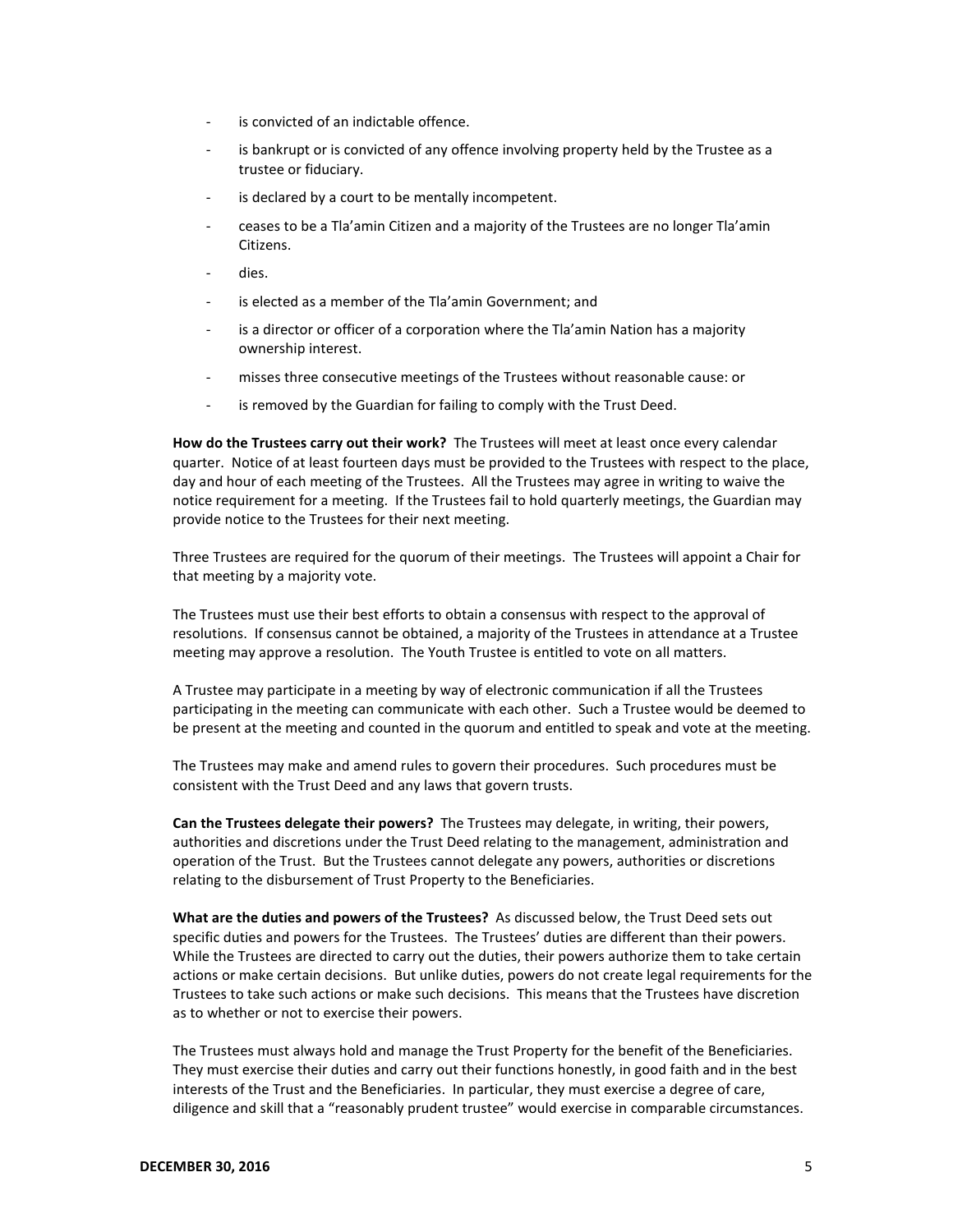The duties of a trustee include the following:

- invest the Trust Property in accordance with the Trust Deed.
- ensure disbursements of the Capital and Income from the Trust Property are made only for authorized purposes and on a timely basis.
- maintain complete and accurate records of trust activities, including any transactions, and minutes of each meeting of the trustees, including any decisions or resolutions.
- avoid and disclose any conflicts of interest.
- be accountable and transparent to the Beneficiaries of the Trust; and
- retain agents and consider their advice.

In addition, the Trustees must take "reasonable steps" to:

- open one or more accounts for the Trust at a bank or Financial Institution in Canada.
- establish arrangements banking procedures for the Trust.
- consider the advice of Investment Managers in accordance with the applicable Investment Policy.
- obtain annual reports from the Tla'amin Nation that confirm that monies disbursed to the Tla'amin Nation were spent in accordance with a Permitted Use pursuant to the Trust Deed.
- provide copies of audited financial statements of the Trust to the Tla'amin Government Executive and the Tla'amin Community Trust Meeting within 150 days following the end of each Fiscal Year.
- attend the Tla'amin Community Trust Meeting and any other meetings when requested by the Tla'amin Government Executive or the Tla'amin Community Trust Meeting and report on the use of the Trust Property.
- pay compensation for services rendered to the Trust and reimburse the Trustees' for their expenses in accordance with the policies of the Trust.
- report to the Beneficiaries about the amount of income attributed to each of them under the *Income Tax Act* (Canada).
- file any tax returns or other filings for the Trust and remit all taxes and other assessments required by law.
- maintain all accounts, records and minutes of the Trustees' meetings.
- monitor the surviving descendants of Chief Tom Timothy to determine if the Trust remains in force and effect; and
- prepare an annual budget for the Trust for each Fiscal Year.

The Trustees have broad powers under the Trust Deed with respect to the management and investment of the Trust Property. For instance, the Trustees may keep or convert the Trust Property into money or other property in accordance with the applicable Investment Policy and decide how, when and on what terms to hold it.

**What is the liability of the Trustees?** The Trustees would not be personally responsible or liable for any loss to the Trust so long they exercise their powers and carry out their functions under the Trust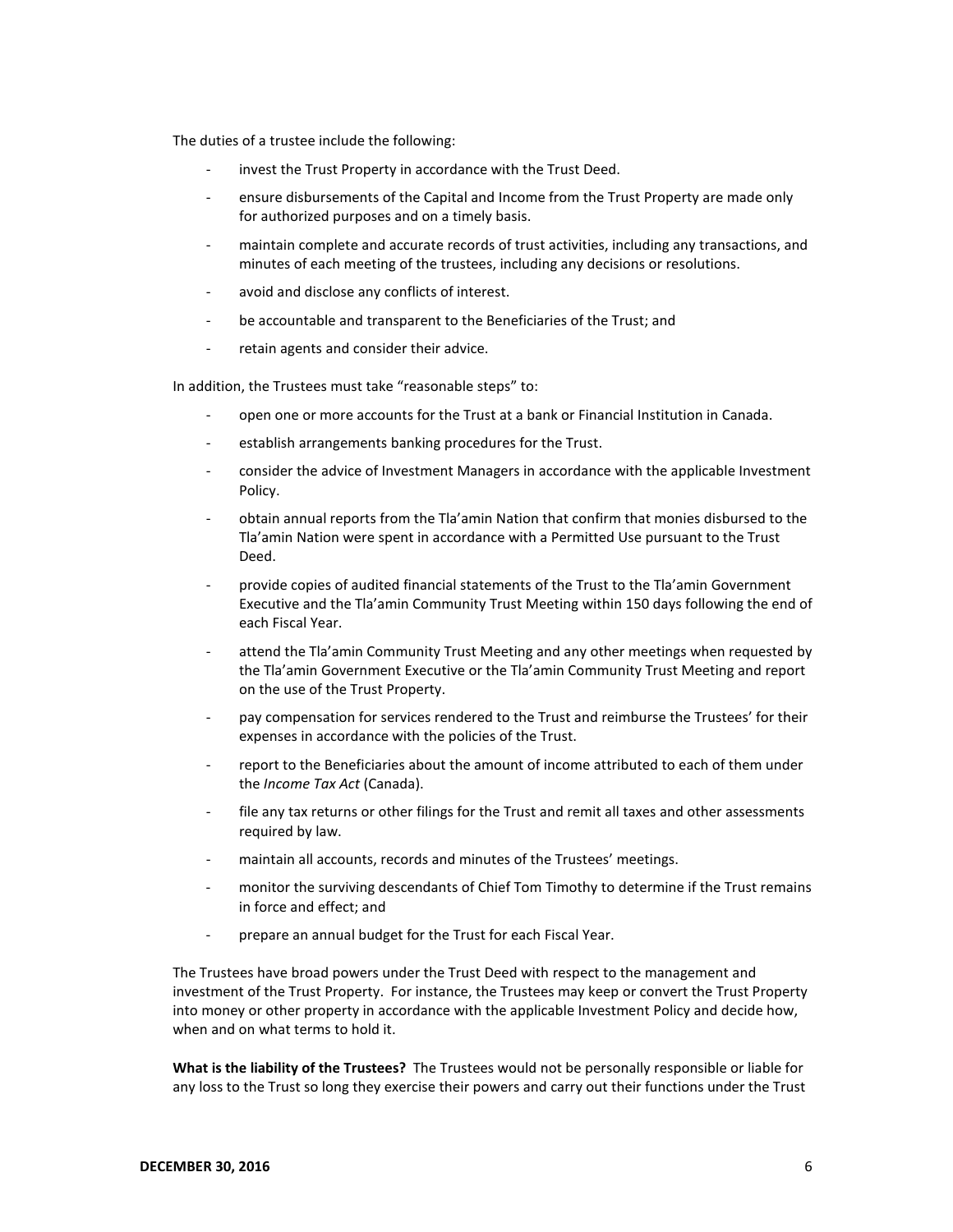honestly, in good faith and in the best interests of the Trust and the Beneficiaries and exercise the care, diligence and skill that a "reasonably prudent trustee" would exercise.

A Trustee would not be liable for any loss or damage to the Trust Property resulting from any investment, act or omission made in good faith by any Trustee, unless that loss or damage arises from gross negligence or actual fraud on the part of the Trustee who is sought to be made liable. The other Trustees would not be liable for that loss or damage, unless those Trustees were also grossly negligent or fraudulent.

This means that the Trustees would be responsible for any liabilities arising from their gross negligence, willful default or fraud of the Trustees or any of their employees or agents.

**What about conflicts of interest?** A Trustee must provide written disclosure of any conflict of interest to the other Trustees when the Trustee becomes aware of a conflict or potential of a conflict. A Trustee who has disclosed a conflict cannot be present at any discussions concerning the matter related to the conflict.

The Trust Deed provides that a potential conflict may arise where a Trustee:

- is a party to a contract of the Trustees entered into or to be entered into in accordance with the Trust Deed.
- is a director or officer of, or has an interest in any body that is a party to a contract of the Trustees entered into or to be entered into in accordance with the Trust Deed; or
- otherwise stands to benefit or whose child, stepchild, parent, grandparent, grandchild, sibling or spouse stands to benefit from a contract of the Trustees entered into or to be entered into in accordance with the Trust Deed.

In addition, it is expected that the Trustees' code of conduct would also set out rules relating to conflicts of interest.

### **5.3 The Beneficiaries**

**Who are the Beneficiaries?** The Beneficiaries of the Trust are: (a) the Tla'amin Nation; (b) the Tla'amin Citizens; (c) a person or entity designated by the Trustees as a beneficiary in accordance with the *Tla'amin Tax Treaty Agreement*; or (d) any combination of the persons or entities set out in (a) to (c).

**Can the Beneficiaries direct the Trustees make a disbursement or payment to them from the Trust?** No. The Beneficiaries cannot direct the Trustees to make a disbursement or payment or transfer of any Trust Property. The Beneficiaries cannot interfere or give any direction to the Trustees about the management or administration of the Trust or how the Trustees exercise their powers or authorities under the Trust Deed.

As discussed below, the Trustees have the authority to make disbursements to the Beneficiaries by paying or transferring a portion of the Trust Property to the Beneficiaries in accordance with Trust Deed and their legal duties to act in the best interests of the Trust and the Beneficiaries. The Beneficiaries must use any disbursement for a Permitted Use.

**Can the Trustees make Per Capita Disbursements to the Beneficiaries?** No. The Trust Deed does not permit Per Capita Disbursements. This means the Trustees cannot disburse or transfer Trust Property or make payments directly to Tla'amin Citizens.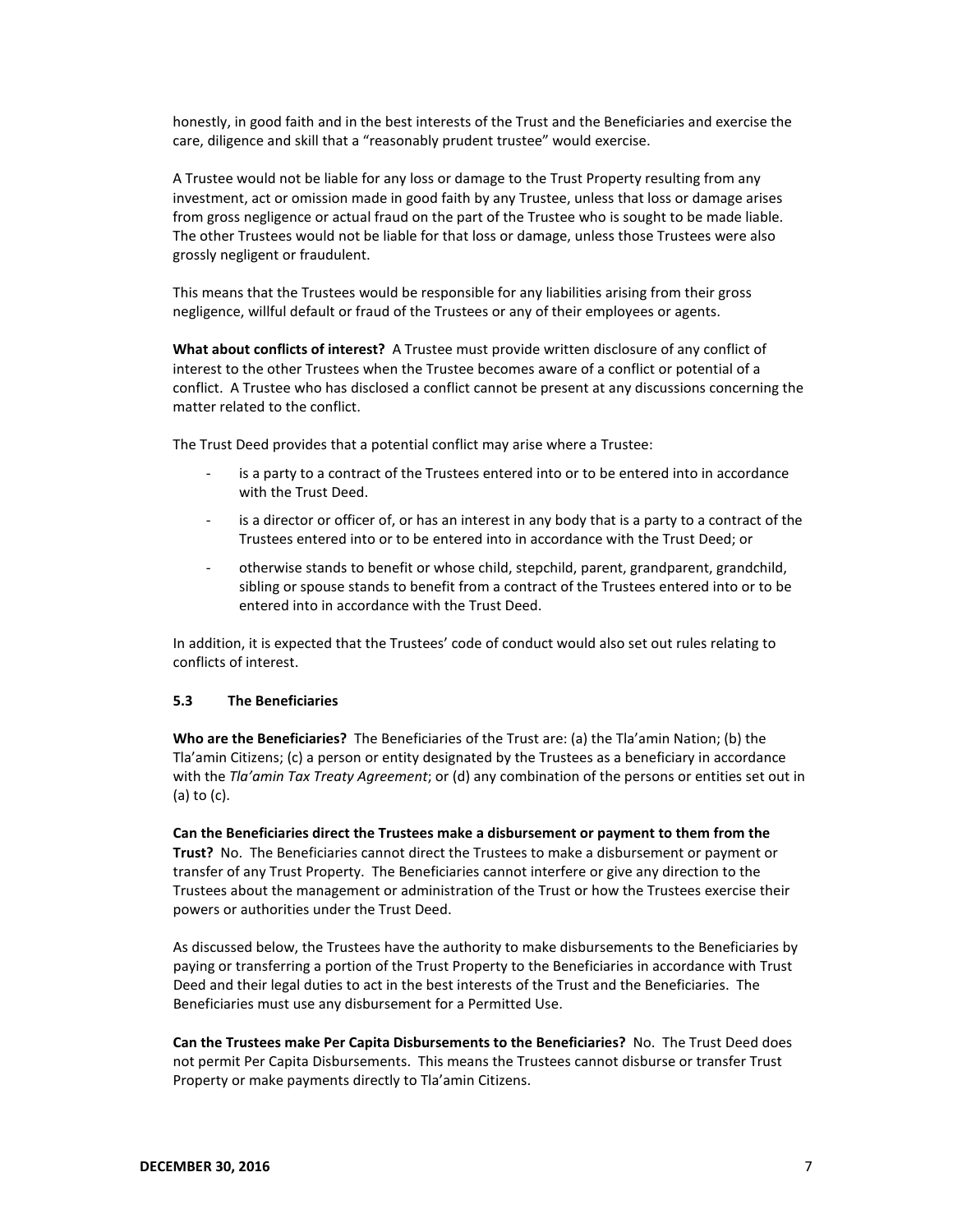### **5.4 The Guardian**

**What is the Guardian?** The Guardian has a role to oversee and supervise the management and administration of the Trust. In particular, the Guardian is responsible to ensure that: (a) the trustees are taking prudent steps to manage and administer the Trust in the best interests of the beneficiaries; and (b) the Trust is managed in accordance with the Trust Deed. This means that the Guardian must ensure that the Trustees are carrying out their responsibilities under the Trust Deed in a competent and professional manner.

**What are the qualifications for the Guardian?** A person must be a member or hold a certification recognized by a professional or regulatory body for law, accounting or another regulated profession. The Guardian would also have to meet any additional qualifications established by the Tla'amin Community Trust Meeting. A person cannot be the Guardian if he or she:

- is under the age of 19 years.
- is a child, stepchild, parent, grandparent, grandchild, sibling or spouse of a Trustee.
- has been declared to be a bankrupt by a court.
- has been declared by a court to be mentally incompetent of managing his or her affairs.
- has been convicted of an indictable offence in the previous five years or an offence involving property held as a fiduciary or trustee.
- is an elected member of the Tla'amin Government, such as a member of the Tla'amin Government Executive; or
- is a director or officer of a corporation where the Tla'amin Nation has a majority ownership interest.

**What are the responsibilities of the Guardian?** While the Guardian may work closely with the trustees from time to time, the Guardian is not a trustee and operates independently from the Trustees. The Trust Deed directs the Guardian to attend all Trust Meetings and Tla'amin Community Trust Meetings. However, the Guardian does not have any voting rights at those meetings.

The Guardian has the specific powers under the Trust Deed, including the appointment and removal of Trustees and the approval of Investment Policies and amendments to the Trust Deed. The Guardian also approves disbursements and honoraria for the Trustees.

**Who appoints the Guardian and for what term?** The Tla'amin Community Trust Meeting appoints the Guardian for a term of six years. The Tla'amin Community Trust Meeting means a meeting of at least 40 Tla'amin Citizens that has been convened in accordance with the Trust Deed.

The Guardian may resign by giving 90 days' written notice to the Trustees.

**Can the Guardian be removed?** The Tla'amin Community Trust Meeting can remove the Guardian at any time if he or she is convicted of an indictable offence or any offence involving property held by him or her as a trustee or fiduciary or is bankrupt.

Five years after the establishment of the Trust, the Guardian may be removed from office by a resolution of two-thirds of the Tla'amin Citizens attending the Tla'amin Community Trust Meeting and appoint another person as the Guardian.

**What happens if there is no Guardian or the Guardian is unable to act?** If there is no Guardian or the Guardian is incapable of acting for any reason, such as medical or capacity issues, the Tla'amin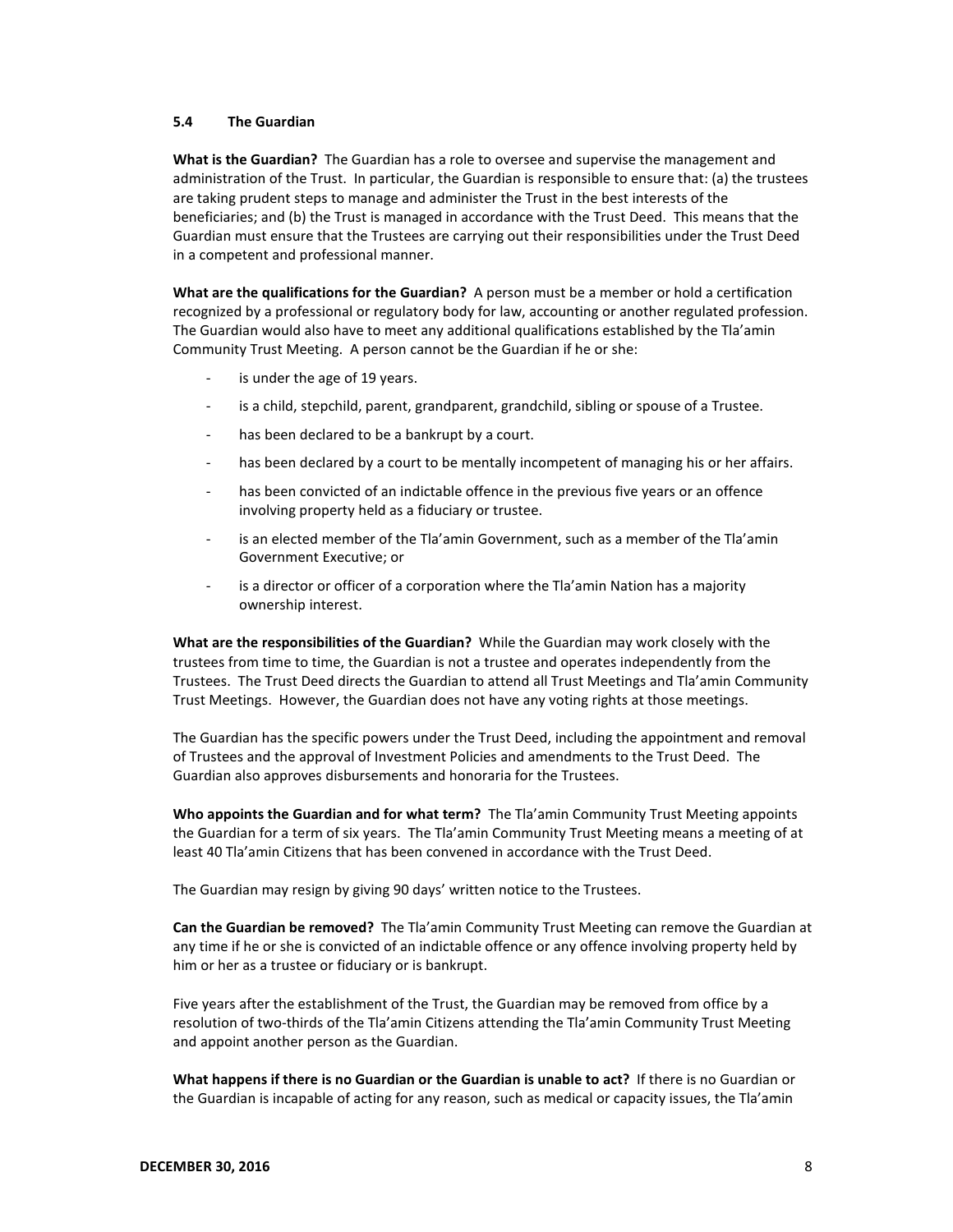Government Executive may appoint an interim Guardian until a new Guardian is appointed at the next meeting of the Tla'amin Community Trust Meeting. The interim Guardian must meet the eligibility requirements set out in the Trust Deed.

### **5.5 Agents**

**What are agents?** The Trustees may use agents, such as lawyers, accountants, agents and other professionals or advisors, to assist them in carrying out their duties. They may retain and rely on the advice of and delegate their powers to such agents. For instance, the Trustees retain Auditors to provide tax advice and Financial Advisors to advise the Trustees with respect to the investment of the Trust Property.

**Are the Trustees liable for the work of the agents?** The Trustees must use reasonable care in the appointment and supervision of the Trust's agents. If the agents are selected with reasonable care, the Trustees would not be liable for any neglect or misconduct of these agents nor for any loss or damage resulting from any delegation to be the agents or any action taken on the advice of the agents.

But the Trustees would be responsible for any liability arising directly from the gross negligence, willful default or fraud of their agents.

### **5.6 Tla'amin Community Trust Meeting**

**What is the Tla'amin Community Trust Meeting?** It is an annual meeting convened by at least 40 Tla'amin Citizens, who are at least 19 years of age, to review materials and ask questions about the management and administration of the Trust and the investment of the Trust Property.

The Guardian must provide written notice to convene the Tla'amin Community Trust Meeting. This notice must be posted at the offices of the Tla'amin Government Executive and other public locations at least 14 days before the date of the meeting. If the Guardian fails to provide this notice, the Trustees may give such notice.

**What is the role of the Tla'amin Community Trust Meeting?** The Tla'amin Community Trust Meeting has specific duties and powers, including the following:

- participation in the consultations conducted by the Trustees with respect to the establishment of the Investment Policies.
- review of the annual audited financial statements provided by the Trustees.
- appointment of the Guardian.
- establishment of additional qualifications for the Guardian.
- confirmation or replacement of a substitute Guardian appointed by the Guardian.
- removal of the Guardian and designation of a replacement.
- confirmation or replacement of an interim successor Guardian appointed by the Tla'amin Government Executive; and
- approval of amendments of certain provisions of the Trust Deed.

**What are the rules governing the Tla'amin Community Trust Meeting?** The quorum of the Tla'amin Community Trust Meeting is at least 40 Tla'amin Citizens who are the age of majority. The Tla'amin Community Trust Meeting may adopt and amend policies and procedures for its operation.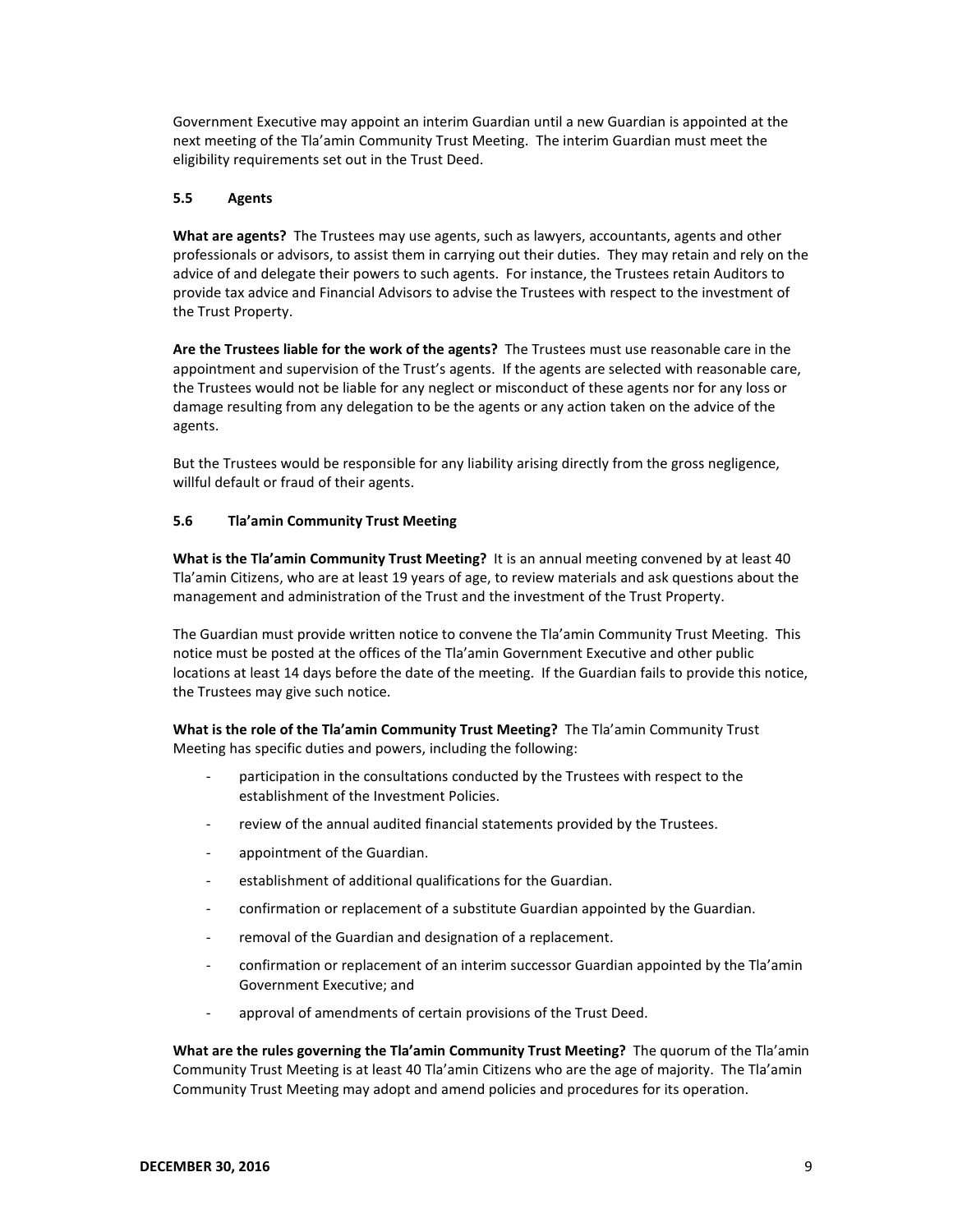A Tla'amin Citizen may participate in a Tla'amin Community Trust Meeting by way of electronic communication if all the persons participating in the meeting can communicate with each other. A Tla'amin Citizen participating by electronic means would be deemed to be present at the meeting and counted in the quorum and entitled to speak and vote at the meeting.

The Guardian or a Trustee will chair the Tla'amin Community Trust Meeting, unless the Tla'amin Community Trust Meeting makes policies or procedures that provide otherwise.

If the Tla'amin Community Trust Meeting cannot reach consensus, a majority vote of the Tla'amin Citizen present will be required for approval of any motions or resolutions.

### **6. Administration and management of the Trust Property**

The Trustees will hold the Trust Property in accordance with the Trust Deed for both the long and short term benefit of the Beneficiaries and the Trust is to provide for the management, investment and disbursement of the Trust Property for those purposes.

**What is the term of the Trust?** The Trust is "irrevocable" by the Settlor. This means that the Settlor – that is, the Tla'amin Nation – cannot cancel or reverse the Trust.

The Trust is intended to hold the Trust Property for the long-term benefit of the Beneficiaries in accordance with the terms of the Trust Deed. It is expected that the Trust will operate for many generations of Tla'amin Citizens. To that end, the Trust Deed provides that the Trust will be in force and effect until the earlier of:

- the date when the Trust no longer qualifies as a Tla'amin Settlement Trust within the meaning of the *Tla'amin Tax Treatment Agreement*; or
- the date that is 20 years after the death of the last survivor of the lineal descendants of Chief Tom Timothy who was a Tla'amin Citizen and who was living on the date that the Trust was established.

This date is referred to as the Final Disbursement Date.

Upon the Final Disbursement Date, the Trustees must disburse any remaining Trust Property to the Tla'amin Nation or to a trust that qualifies as a Tla'amin Settlement Trust within the meaning of the *Tla'amin Tax Treatment Agreement.*

**How are the different monies transferred to the Trust managed?** The Trustees may divide the different types of contributions made to the Trust into separate investment funds. These separate funds are known as Segregated Funds. For example, the Trustees may be directed to place the capital transfer monies in a separate fund from the resource revenue sharing monies so they can be invested differently. Segregated Funds would be managed separately and the Trust Property cannot be transferred between them without the written agreement of the Tla'amin Nation.

**What is the Economic Development Fund?** The Trust Deed directs the Trustees to hold the economic development monies provided under the *Tla'amin Final Agreement* in an investment fund separately from the other monies contributed to the Trust. This separate investment fund is called the "Economic Development Fund." Since these economic development monies are intended to be used by the Beneficiaries for economic development purposes, the disbursement limitations set out in the Trust Deed do not apply to the Economic Development Fund.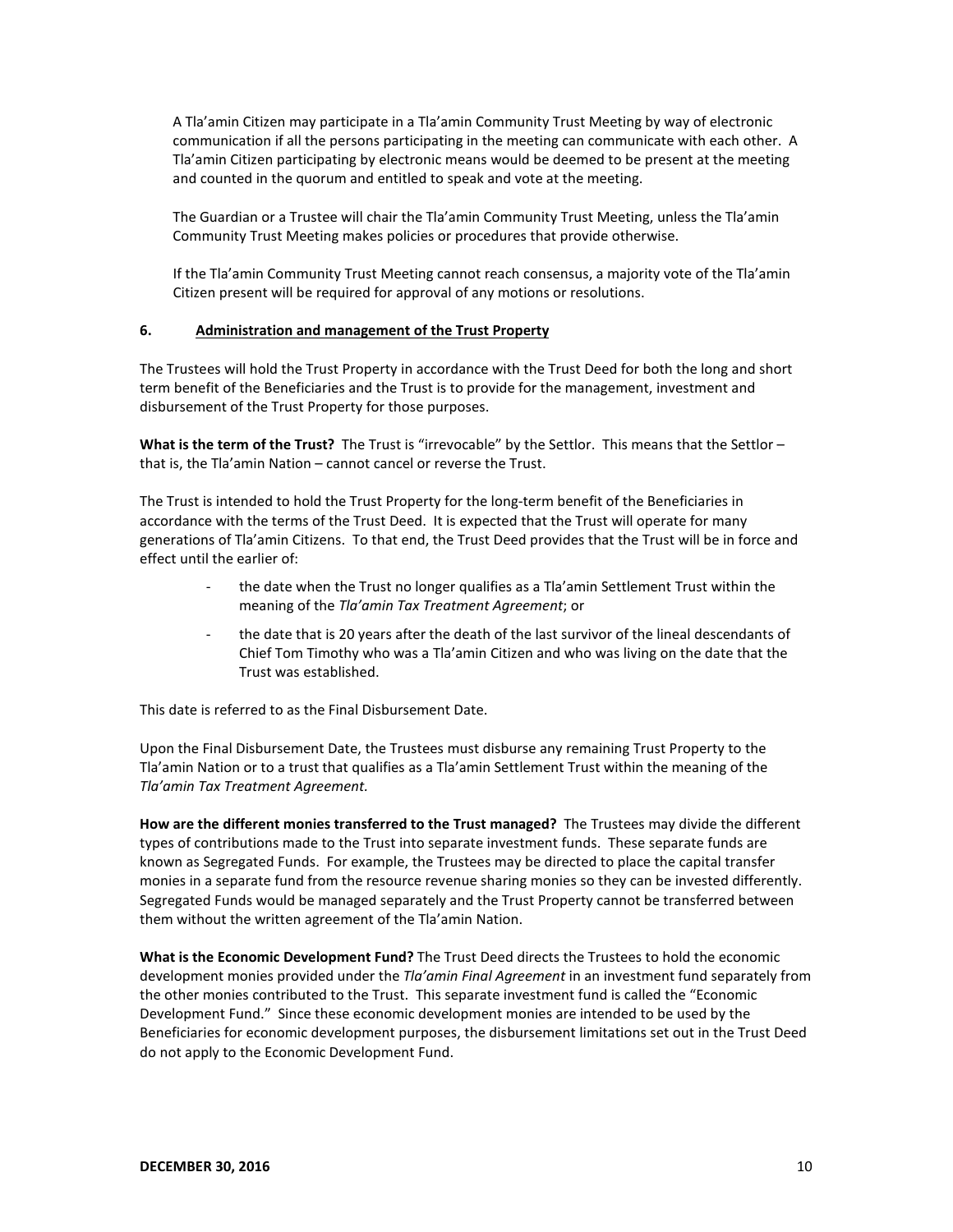The Trustees have established a policy for Beneficiaries to make an application to the Trust for a disbursement of a portion of the Economic Development Fund for specific purposes. If you wish to learn more about the Economic Development Fund, please do not hesitate to contact a Trustee.

**Who pays the expenses of the Trust?** The Trustees pay the expenses related to the creation and administration of the Trust from the Trust Property. These expenses would include the fees for auditors, lawyers, consultants and professional advisors, the costs for Trustee meetings and Tla'amin Community Trust Meeting and the honoraria for the Trustees in accordance with a policy approved by the Guardian.

The payment of expenses from the Trust must be made using specific funds from the Trust Property in order to minimize the tax liability of the income of the Trust Property.

**How do we ensure accountability and transparency with respect to the operation of the Trust?** The Trustees must appoint an independent, qualified accounting firm to provide an annual auditors' report, including a financial statement. The Trustees are responsible to provide copies of the auditors' report and the audited consolidated financial statements of the Trust to the Guardian, the Tla'amin Community Trust Meeting and the Tla'amin Government Executive.

Any Beneficiary or the Guardian may review the audited financial statement during normal business hours upon reasonable notice to the Trustees.

The Trustees must also appoint a lawyer, auditor or other suitable professional to undertake an audit of the activities and decisions of the Trustees and the Guardian, including the use, investment and disbursement of the Trust Property, to ensure compliance with the Trust Deed. This audit is referred to as a Compliance Audit and it must be carried out every two years.

**Who keeps the records of the Trust?** The Trustees are responsible to keep the books, records and accounts relating to the transactions of the Trust. In particular, the Trustees must maintain a "minute book" for the Trust that includes certain documents, such as the signed Trust Deed, copies of each written agreement entered into by or on behalf of the Trustees, minutes and resolutions of all the Trustees' meetings and financial records and statements of the Trust.

### **7. Investment of the Trust Property**

**What is an Investment Policy?** The Trustees must establish one or more Investment Policies with respect to the investment of Trust Property. There may be more than one Investment Policy. For instance, the Investment Policy for the Economic Development Fund may differ from the policy for the investment of the other monies contributed to the Trust.

The Trustees must consult with the Tla'amin Community Meeting and the Guardian with respect to the development of such an Investment Policy. Any amendment to an Investment Policy must be reviewed and considered by the Trustees and approved by the Guardian.

An Investment Policy provides direction and guidance to the Investment Manager and other agents of the Trust with respect to the investment of the Trust Property. It also provides transparency and accountability to the Beneficiaries about the investment of the Trust Property. An Investment Policy should set out the investment objectives, asset allocation and investment risk. It should also confirm what investments are permitted.

**What can the Trust Property be invested in?** The Trust Property must be invested in accordance with the *Tla'amin Tax Treatment Agreement*. This means that the Trust Property can be invested in: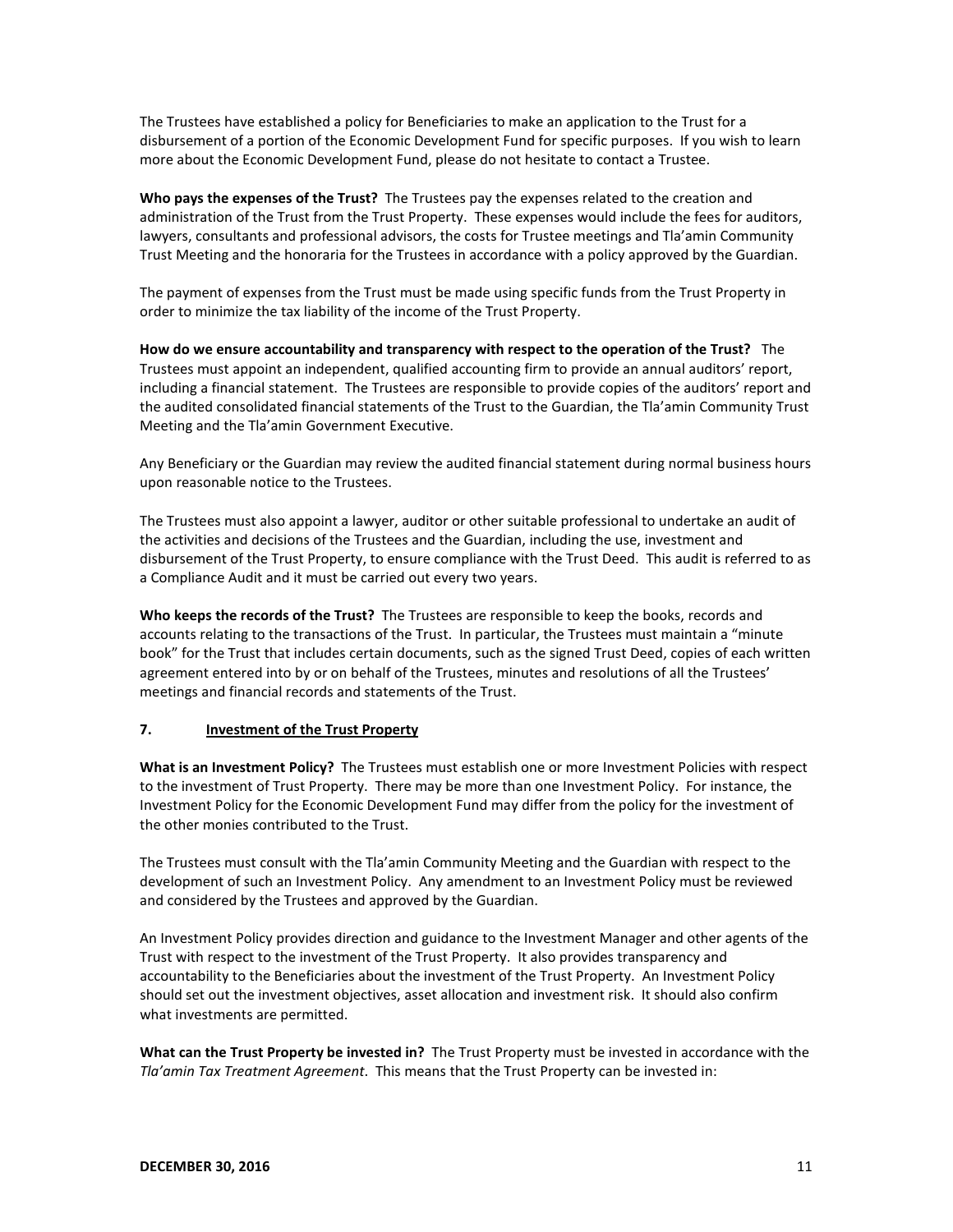- investment instruments that are described as qualified investments for a trust governed by a registered retirement savings plan within the meaning of section 146 of the *Income Tax Act* or in any other investments that may be agreed among the Tla'amin Nation and the federal and provincial governments.
- certain loans to Tla'amin Citizens and the Tla'amin Nation and its public institutions and eligible corporations.
- interest free or low-interest loans to Tla'amin Citizens or partnerships or trusts in which no persons other than Tla'amin Citizens hold the interests as partners or beneficiaries where the purpose of the loan is to: (a) acquire, construct or renovate residential property in British Columbia; (b) attend education, technical or vocational courses; or (c) participate in Tla'amin Right to Harvest Fish in accordance with the *Tla'amin Final Agreement*; and
- a security interest realized in the course of carrying on a permitted activity.

**Who is the Investment Manager?** The Investment Manager is a person or firm who is appointed by the Trustees to manage the investment of the Trust Property. The Investment Manager must be registered with a provincial securities commission as a portfolio manager and must be independent from the Tla'amin Nation, the Trustees, the Guardian and any Financial Advisor retained by the Trustees.

The Trustees may terminate the term of an Investment Manager or the Investment Manager may resign on giving written notice of at least sixty days. They may terminate the Investment Manager if he or she fails to follow the Trust Deed or the Investment Policy.

**What are the duties of the Investment Manager?** The Investment Manager must exercise the care, skill, diligence and judgment that a prudent investor would exercise in making investments and comply with the Trust Deed and the Investment Policies that have been established by the Trustees.

# **8. Disbursements to the Beneficiaries**

**How are monies disbursed or transferred from the Trust to the Beneficiaries?** Until the Final Disbursement Date of the Trust – that is, the date when the Trust no longer qualifies as a Tla'amin Settlement Trust within the meaning of the *Tla'amin Tax Treatment Agreement* or the date that is 20 years after the death of the last survivor of the lineal descendants of Chief Tom Timothy who was a Tla'amin Citizen and who was living on the date that the Trust was established – the Trustees may make payments to the Beneficiaries by paying or transferring a portion of the Trust Property to the Beneficiaries in accordance with Trust Deed. This is referred to as a disbursement.

**Can Beneficiaries call for a disbursement or division of the Trust Property?** A Beneficiary has no right to call for a disbursement for any portion of the Trust Property. Of course, a Beneficiary may make a request to the Trustees for their consideration.

**How can Beneficiaries use the monies disbursed from the Trust?** The Trustees can only disburse Trust Property from the Trust to one or more of the Beneficiaries for one of the following Permitted Uses:

- general administration and governance of the Trust;
- culture, heritage and language;
- governance and programs;
- health and wellness;
- social development;
- economic development;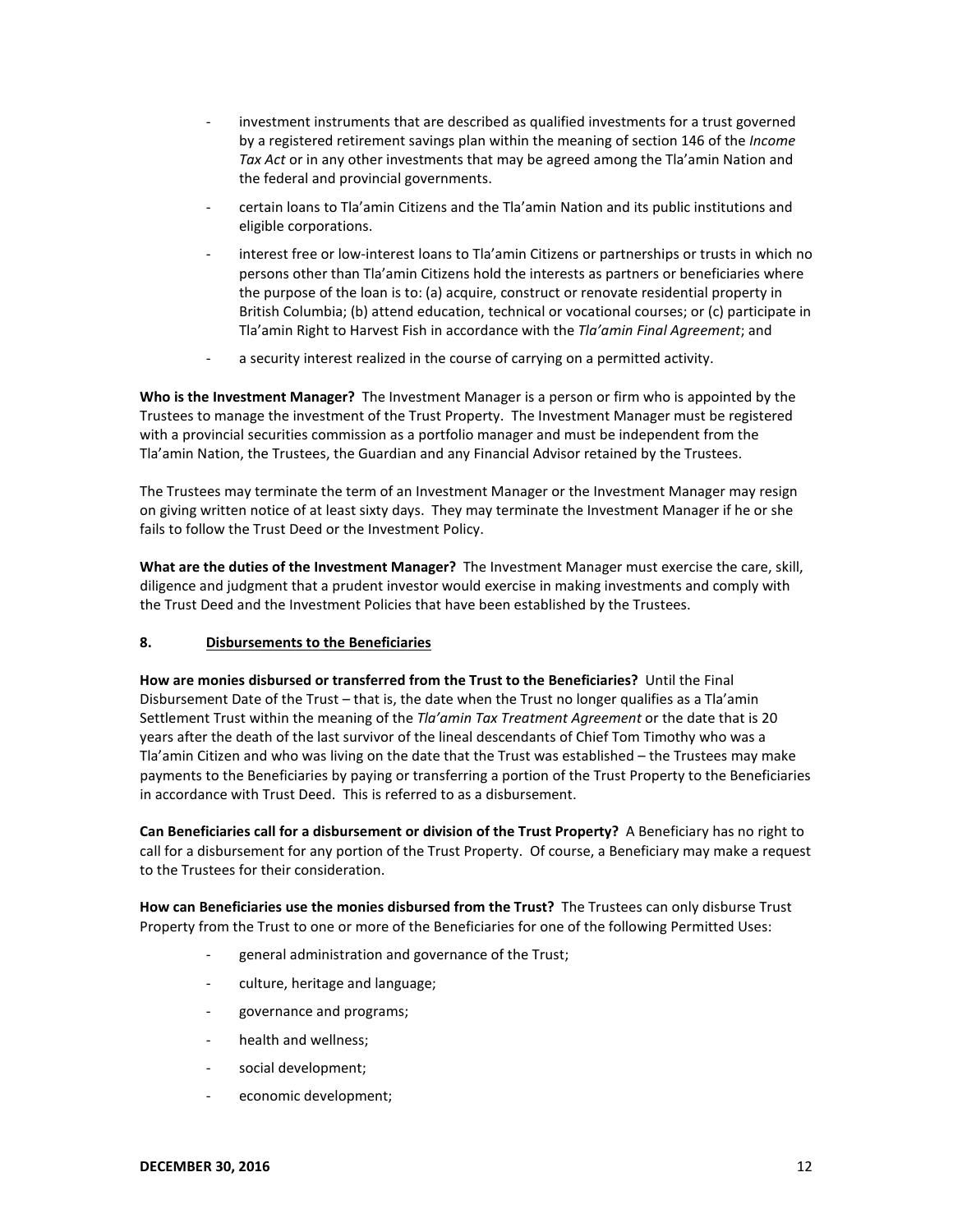- environment and natural resources;
- education, training, bursaries, and scholarships;
- community infrastructure;
- sport and recreation;
- indemnification of Trustees in accordance with the Trust Deed; or
- prepayment of the land claim negotiation loan.

**What are the limits on the Trustees' authority to make disbursements of the Trust Property to Beneficiaries?** The following limits the Trustees' authority to disburse Trust Property to the Beneficiaries.

- No Trust Property may be disbursed as a Per Capita Disbursement. This means the Trustees cannot disburse or transfer Trust Property or make payments directly to Tla'amin Citizens.
- The Trustees cannot disburse any of the capital of the Trust Property for the five years following the establishment of the Trust, unless the Guardian agrees in writing otherwise.

Following the five-year period following the establishment of the Trust, the Trustees cannot disburse more than 10 percent of the value of the capital of the capital of the Trust Property over any ten-year period, unless the Guardian agrees in writing otherwise. These limitations do not apply to the Economic Development Fund.

A disbursement cannot be made to a Beneficiary who has failed to use a disbursement for a Permitted Use or failed to report on the use of a disbursement as required by the Trustees.

**What happens when the term of the Trust ends?** At the Final Disbursement Date, the Trustees must disburse or transfer all of the Trust Property to the Tla'amin Nation or to another trust that qualifies as a Tla'amin Settlement Trust within the meaning of the *Tla'amin Tax Treatment Agreement*.

### **9. Amendment of the Trust Deed**

There must be certainty and clarity about how the Trust Property will be managed and administered and who receives the benefits of the Trust. If the substantive provisions of the Trust Deed are amended regularly, the stability of the Trust may be undermined, and confusion may arise for the Beneficiaries and others. Therefore, it is not expected that substantive amendments would be made to the Trust Deed on a regular basis. However, technical amendments to the Trust Deed may be required from time to time.

Therefore, the process to amend the Trust Deed is onerous. Any amendment of the Trust Deed must be approved by all of the Trustees in writing and, in addition, the amendment must also be approved by the Tla'amin Community Trust Meeting, the Tla'amin Government Executive and the Guardian.

However, the Trustees and the Guardian have an administrative power to approve certain amendments to the Trust Deed without the approval of the Tla'amin Community Trust Meeting and the Tla'amin Government Executive, for the purpose of:

- fostering compliance of the Trust with any applicable laws.
- fostering consistency of the Trust Deed with the *Tla'amin Tax Treatment Agreement*.
- addressing any conflicts or inconsistencies between the Trust Deed and any supplemental Trust Deed and any other agreement of the Trust or any applicable law.
- fostering favorable tax treatment for the Trust and the Beneficiaries; or